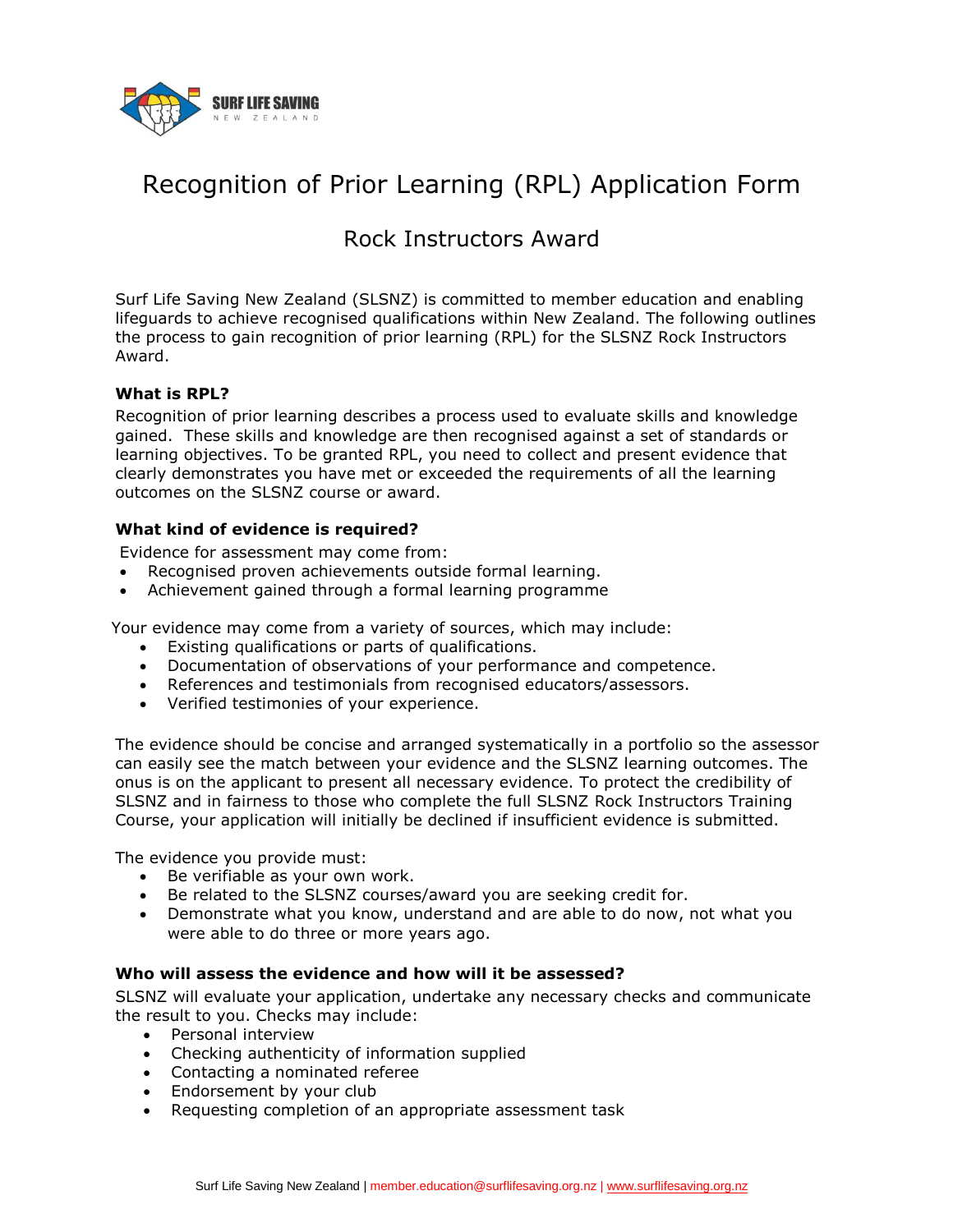

Observation of your performance and competence.

#### **What are the outcomes of the process?**

The assessor must be confident you are able to meet or exceed all of the requirements of the learning outcomes for the SLSNZ course/award. The assessor may decide:

- 1. Your evidence meets all requirements and SLSNZ will issue the Award.
- 2. Your evidence meets some, but not all of the requirements. Further evidence may be required and/or you may be asked to complete an assessment task in order to demonstrate competency in the areas where your evidence does not cover, or does not meet, the requirements.
- 3. Your evidence does not meet the requirements and the assessor recommends you enrol in all or part of a SLSNZ course.

## Applicant Details

Those leading, managing and instructing any rock activities must hold the SLSNZ Rock Instructors Award. Rock Instructor Awards may be awarded by SLSNZ to individuals that have successfully demonstrated their competency to the standards required by SLSNZ in one of the following manners;

- a) attendance at an approved SLSNZ Rock Instructors Course, or
- b) **applied to SLSNZ for, and received recognition of prior learning (RPL)** or
- c) demonstrated their competency during an onsite club rock activity assessment, which must be assessed by an approved SLSNZ Rock Instructor Assessor

This application relates to point b) above. All applications for this award will be assessed on a case-by-case basis. Final approval of RPL remains solely at the discretion of SLSNZ. Please ensure you meet all the RPL requirements and have all the required information before submitting this application.

## **A. Personal Details**

| Name         | Club       |  |
|--------------|------------|--|
| Email        | Cell Phone |  |
| Membership # |            |  |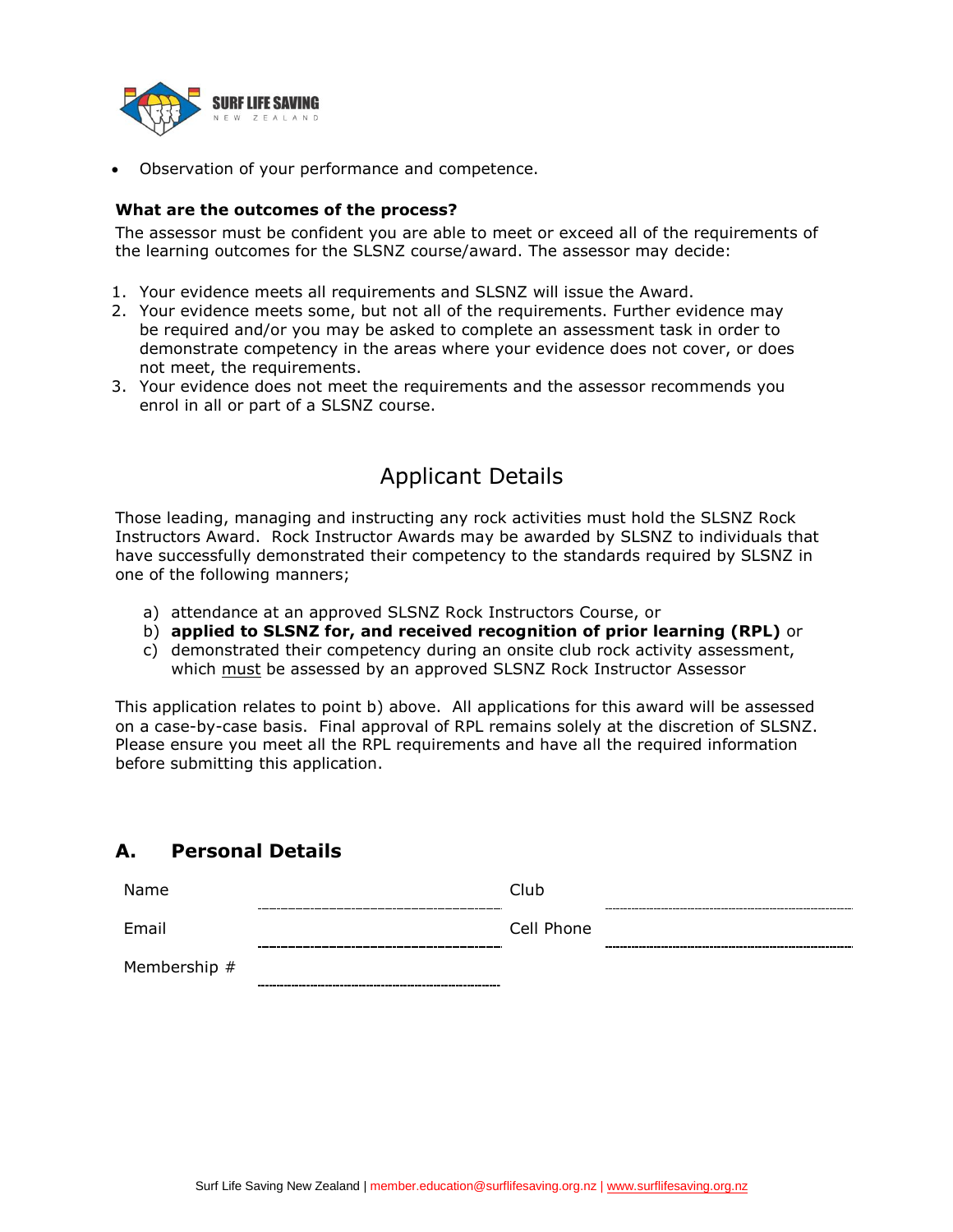

#### **Qualification RPL pre-requisites (Please tick) B.**

- $\Box$ Minimum 18 years old
- $\Box$ Current member of a SLS Club
- Surf Lifeguard Award (refreshed)  $\Box$
- $\Box$ Minimum 3 years active patrol experience, including relevant rock activity experience
- Demonstrated competency and knowledge of local beach, local  $\Box$ drifts/currents/swells and rock conditions
- $\Box$ Surf Lifeguard Instructors Award and or IRB Instructors Award
- $\Box$ Advanced Lifeguard Award or Senior Lifeguard Award

#### $C_{-}$ **Personal Statement**

Please detail your teaching and/or practical rock training & rescue experience:

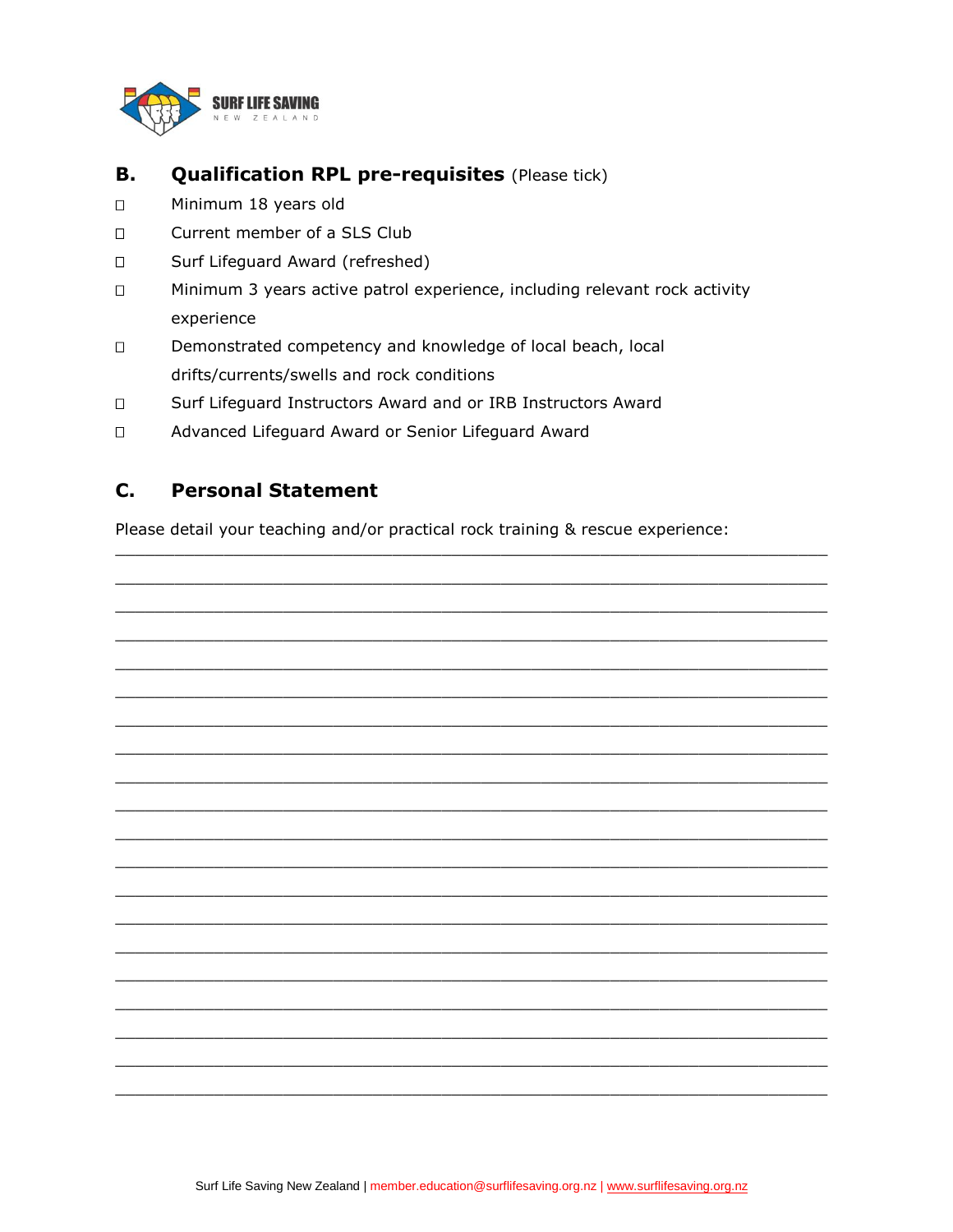

## **D. Verified Testimony of demonstrated competence**

The following section must be completed by a current SLSNZ member who hold one or more of the following;

- Refreshed Surf Lifeguard Examiner
- Refreshed IRB Examiner
- SLSNZ approved Rock Instructor Assessor

The personal verifying this testimony must detail the relevant experience and competence in:

- **•** Instruction and Teaching of Rock Activities
- Demonstrated practical competence in Rock Entries, Exits and Rescues

Demonstrated ability to assess, identify and manage risk

| Assessor Name | Club       |  |
|---------------|------------|--|
|               |            |  |
| Email         | Cell Phone |  |
|               |            |  |
| Membership #  |            |  |

 $\_$  , and the set of the set of the set of the set of the set of the set of the set of the set of the set of the set of the set of the set of the set of the set of the set of the set of the set of the set of the set of th  $\_$  , and the set of the set of the set of the set of the set of the set of the set of the set of the set of the set of the set of the set of the set of the set of the set of the set of the set of the set of the set of th  $\_$  , and the set of the set of the set of the set of the set of the set of the set of the set of the set of the set of the set of the set of the set of the set of the set of the set of the set of the set of the set of th  $\_$  , and the set of the set of the set of the set of the set of the set of the set of the set of the set of the set of the set of the set of the set of the set of the set of the set of the set of the set of the set of th  $\_$  , and the set of the set of the set of the set of the set of the set of the set of the set of the set of the set of the set of the set of the set of the set of the set of the set of the set of the set of the set of th  $\_$  , and the set of the set of the set of the set of the set of the set of the set of the set of the set of the set of the set of the set of the set of the set of the set of the set of the set of the set of the set of th  $\_$  , and the set of the set of the set of the set of the set of the set of the set of the set of the set of the set of the set of the set of the set of the set of the set of the set of the set of the set of the set of th  $\_$  , and the set of the set of the set of the set of the set of the set of the set of the set of the set of the set of the set of the set of the set of the set of the set of the set of the set of the set of the set of th  $\_$  , and the set of the set of the set of the set of the set of the set of the set of the set of the set of the set of the set of the set of the set of the set of the set of the set of the set of the set of the set of th  $\_$  , and the set of the set of the set of the set of the set of the set of the set of the set of the set of the set of the set of the set of the set of the set of the set of the set of the set of the set of the set of th  $\_$  , and the set of the set of the set of the set of the set of the set of the set of the set of the set of the set of the set of the set of the set of the set of the set of the set of the set of the set of the set of th  $\_$  , and the set of the set of the set of the set of the set of the set of the set of the set of the set of the set of the set of the set of the set of the set of the set of the set of the set of the set of the set of th  $\_$  , and the set of the set of the set of the set of the set of the set of the set of the set of the set of the set of the set of the set of the set of the set of the set of the set of the set of the set of the set of th

Assessor Qualification Please tick)

- □ Refreshed Surf Lifeguard Examiner
- □ Refreshed IRB Examiner
- □ SLSNZ approved Rock Instructor Assessor

Please detail: